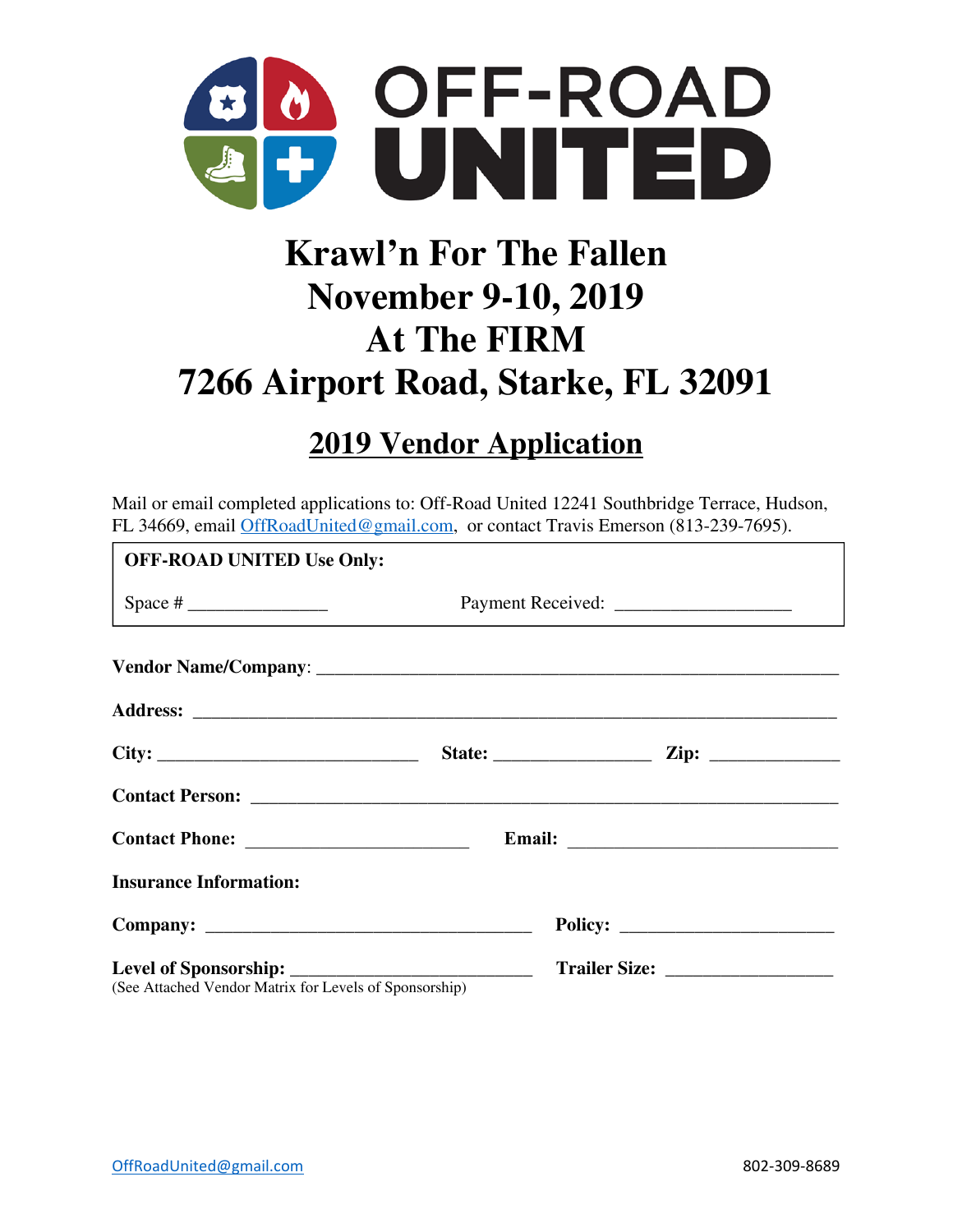

Payment Enclosed (NO REFUNDS, this event will be Rain or Shine):

C Check Payable to Off-Road United Foundation

 $\Box$  Payment Sent via PayPal to offroadunited@gmail.com

 $\Box$  Payment Other:

□ Load-In/Set-Up will begin on Friday at 12:00 noon until 6:00 pm and Saturday beginning at 6:30 am (SET UP MUST be complete by Saturday at 8:00 am, NO EXCEPTIONS).

 $\Box$  Vendor Packets will be mailed to the address on application. Please make sure window decals are affixed and wrist bands are on when arriving to The FIRM.

 $\Box$  Only vehicles with VENDOR PASSES will be permitted in the vendor areas. Workers (with wrist bands on) may park free of charge in the spectator area.

 $\Box$  Vendors agree that vehicles on display will remain parked unless escorted out of the vendor area by a Krawl'n Team Member ONLY.

 Vendor agrees/acknowledges that the venue is outdoors and on active airport and subject to FAA regulations. Vendor locations are subject to natural environment including but not limited to: ants, mud, insects, areas of tall grass. The Krawl'n Team will strive to keep the vendor area free from these as much as possible within reason.

By execution of this form, I, the undersigned, will not hold Off-Road United Foundation, Krawl'n For The Fallen, The FIRM or any affiliated staff and volunteers affiliated with this event liable for any and all damages that may occur to me or my property at this event. I also understand that should I participate in any motorized events, I do so of my own free will and at my own risk.

\_\_\_\_\_\_\_\_\_\_\_\_\_\_\_\_\_\_\_\_\_\_\_\_\_\_\_\_\_\_\_\_\_\_\_\_\_\_\_\_\_\_\_ \_\_\_\_\_\_\_\_\_\_\_\_\_\_\_\_\_\_\_\_\_\_\_\_

Signature Date

#### Print Full Name

\_\_\_\_\_\_\_\_\_\_\_\_\_\_\_\_\_\_\_\_\_\_\_\_\_\_\_\_\_\_\_\_\_\_\_\_\_\_\_\_\_\_\_

*Off-Road United is a non-profit organization registered to solicit funds through the Florida Dept of Agriculture and Consumer Services: Registration Number CH54260. A copy of official registration and financial information may be obtained from the division of Consumer Services by calling 800-435-7352. Registration does not imply endorsement, recommendation nor approval by the State.*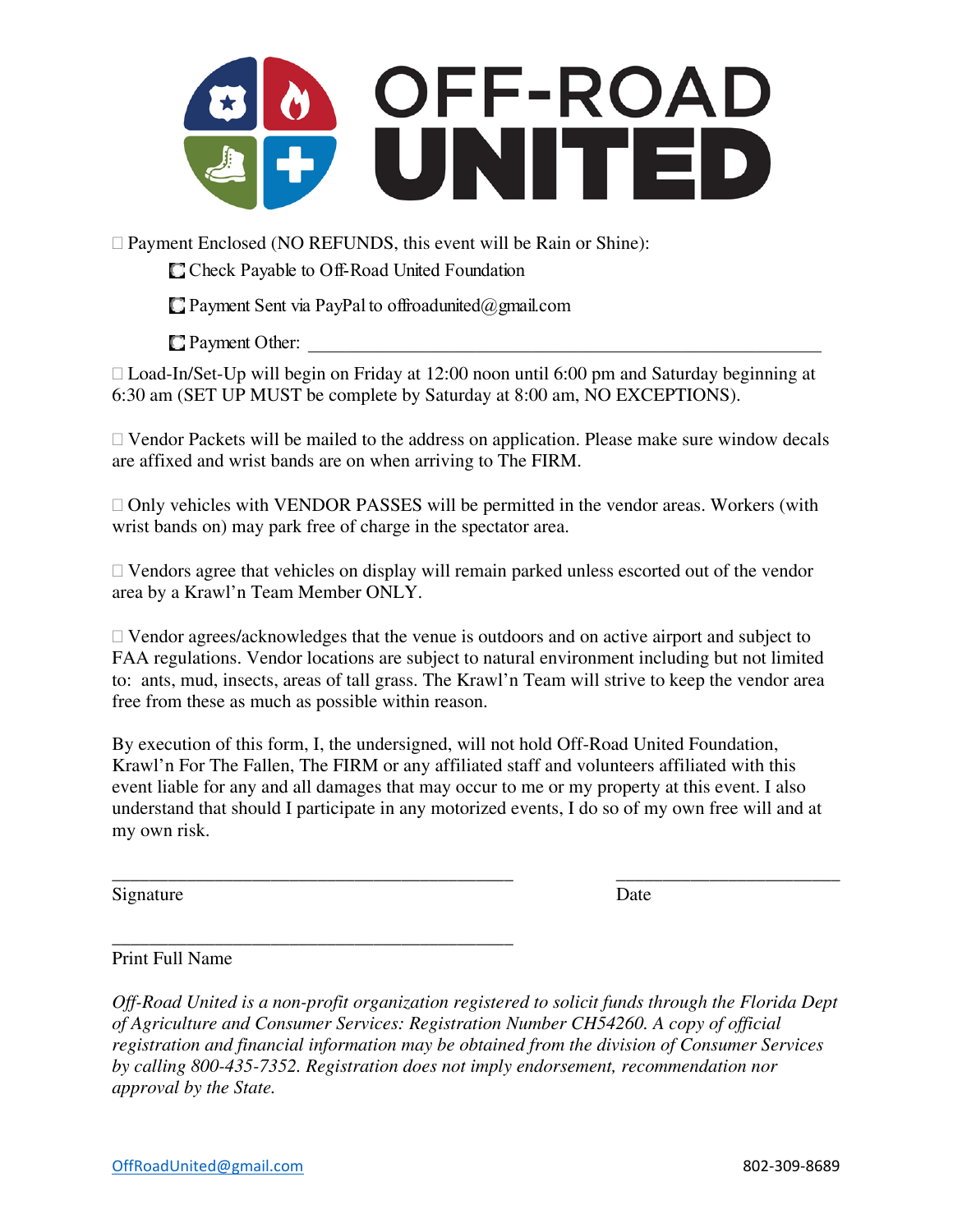

## **Krawl'n For The Fallen November 9-10, 2019 At The FIRM 7266 Airport Road, Starke, FL 32091**

### **2019 Vendor Guidelines**

 $\Box$  Vendor Packets will be mailed to the address on application. Please make sure the waivers are filled out, decals are affixed to vehicles and wristbands are on prior to arrival. This will greatly speed up the process at the gate.

 $\Box$  Load-In/Set-Up will begin on Friday at 12:00 noon until 6:00 pm and Saturday beginning at 6:30 am (SET UP MUST be complete by Saturday at 8:00 am, NO EXCEPTIONS).

 $\Box$  All vendors must complete and return a signed copy of the liability waiver as well. Please mail or email all forms in with your vendor application.

 The FIRM is a primitive off-road facility, electricity, water, tables or canopies are **NOT** provided. You are welcome to bring your own, including generators.

 $\Box$  Any vehicles on the grounds Friday and Saturday may remain there until the show ends on Sunday.

 $\Box$  Camping is available, if not included in your Sponsorship level, for \$20.00 for each tent or camper, per night. Please email us at OffRoadUnited@gmail.com to make reservations, space is limited.

 $\Box$  All vehicles that are parked and part of your display must remain parked during the time of the event. Keys should be removed and stored away. Because of the large number of attendees we are expecting, we want to ensure that that there are no moving vehicles in the vendor area during the event. Any vehicles that need to be moved during the event, are REQUIRED to have a Krawl'n Team Member escort them out due to safety concerns.

*Off-Road United is a non-profit organization registered to solicit funds through the Florida Dept of Agriculture and Consumer Services: Registration Number CH54260. A copy of official registration and financial information may be obtained from the division of Consumer Services by calling 800-435-7352. Registration does not imply endorsement, recommendation nor approval by the State.*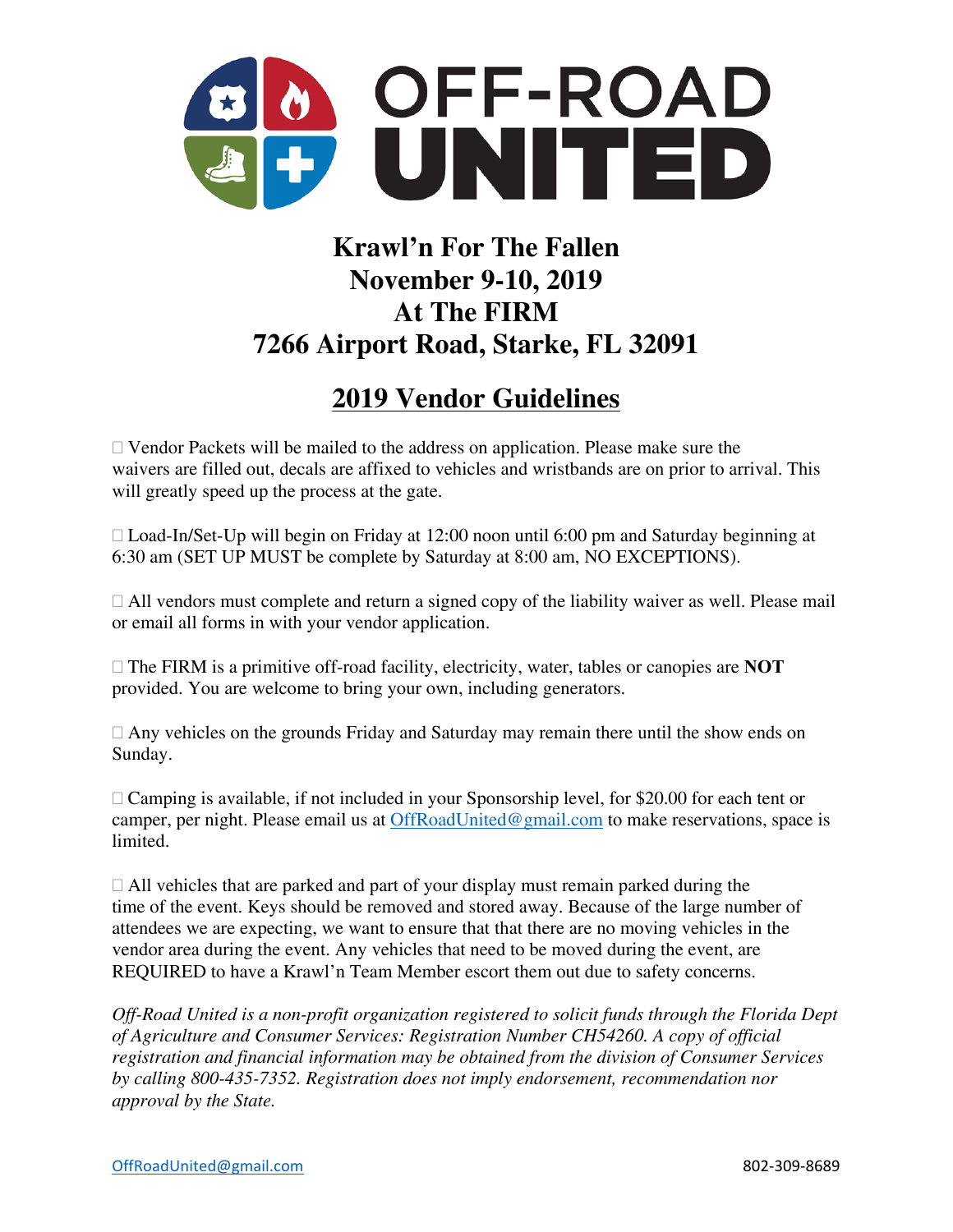

# **Krawl'n For The Fallen November 9-10, 2019 At The FIRM 7266 Airport Road, Starke, FL 32091**

#### **2019 Sponsorship Questionnaire**

There are different areas and different times that your business will be mentioned in advertising based on the Sponsorship Level you select. Vendors are responsible for providing the correct and appropriate information.

 $\Box$  Please email high resolution business logo to  $Off RoadUnited@gmail.com$  as soon as possible so we can start promoting your business.

□ Banners may be shipped to Off-Road United Foundation, 12241 Southbridge Terrace Hudson, FL 34669 or hand delivered to Holli Long, Christine Johnson or Travis Emerson. Banners may also be delivered the day of the event.

\_\_\_\_\_\_\_\_\_\_\_\_\_\_\_\_\_\_\_\_\_\_\_\_\_\_\_\_\_\_\_\_\_\_\_\_\_\_\_\_\_\_\_\_\_\_\_\_\_\_\_\_\_\_\_\_\_\_\_\_\_\_\_\_\_\_\_\_\_\_\_\_\_\_\_\_\_\_

 $\Box$  If your Sponsorship includes T-Shirts, please list sizes below: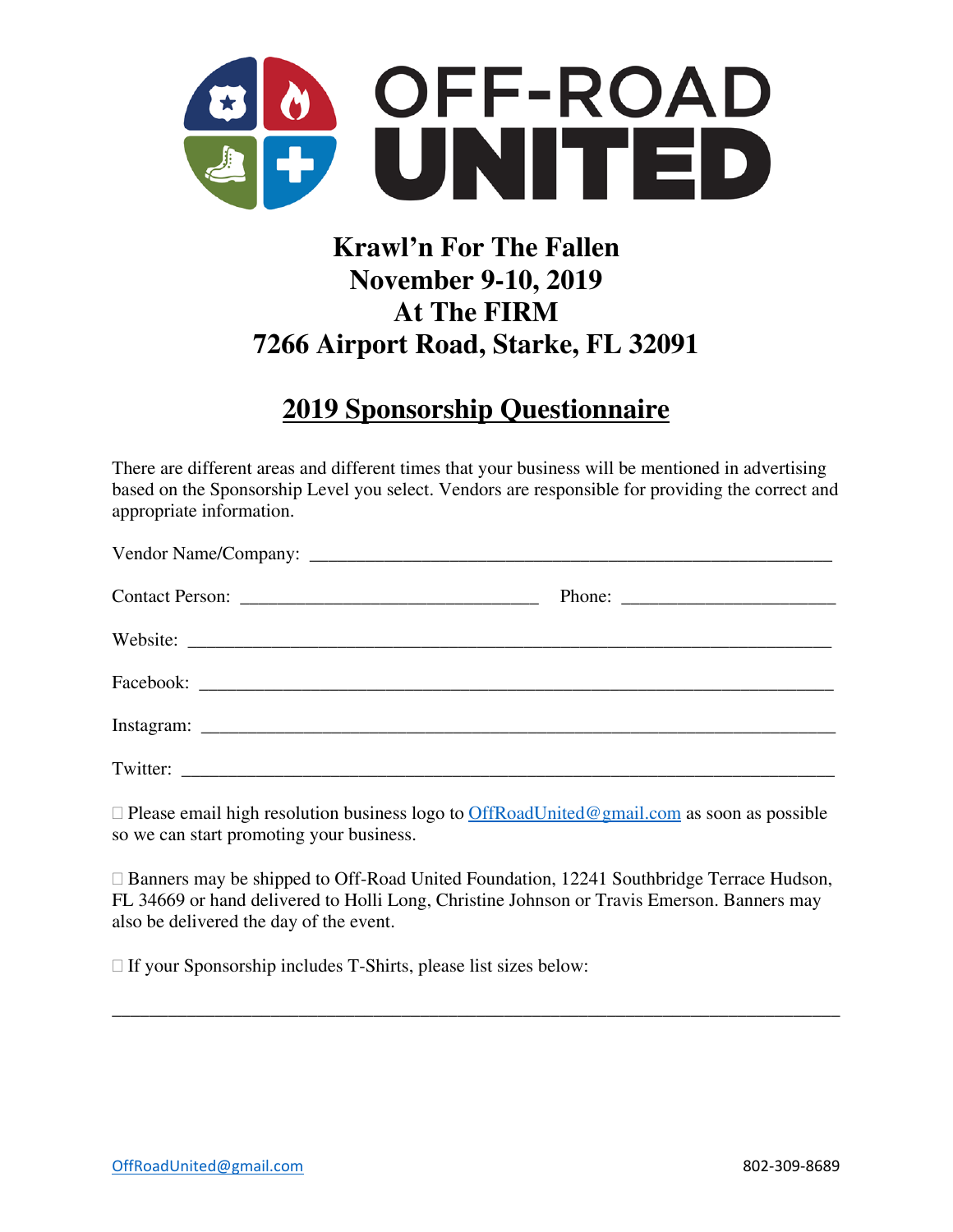

List below what you would like mentioned the day of the event during DJ announcements: (attach a separate piece of paper if necessary or email to OffRoadUnited@gmail.com):

If you are providing raffle items/merchandise in leu of full cash payment, please list items below:

\_\_\_\_\_\_\_\_\_\_\_\_\_\_\_\_\_\_\_\_\_\_\_\_\_\_\_\_\_\_\_\_\_\_\_\_\_\_\_\_\_\_\_\_\_\_\_\_\_\_\_\_\_\_\_\_\_\_\_\_\_\_\_\_\_\_\_\_\_\_\_\_\_\_\_\_\_\_

\_\_\_\_\_\_\_\_\_\_\_\_\_\_\_\_\_\_\_\_\_\_\_\_\_\_\_\_\_\_\_\_\_\_\_\_\_\_\_\_\_\_\_\_\_\_\_\_\_\_\_\_\_\_\_\_\_\_\_\_\_\_\_\_\_\_\_\_\_\_\_\_\_\_\_\_\_\_

\_\_\_\_\_\_\_\_\_\_\_\_\_\_\_\_\_\_\_\_\_\_\_\_\_\_\_\_\_\_\_\_\_\_\_\_\_\_\_\_\_\_\_\_\_\_\_\_\_\_\_\_\_\_\_\_\_\_\_\_\_\_\_\_\_\_\_\_\_\_\_\_\_\_\_\_\_\_

\_\_\_\_\_\_\_\_\_\_\_\_\_\_\_\_\_\_\_\_\_\_\_\_\_\_\_\_\_\_\_\_\_\_\_\_\_\_\_\_\_\_\_\_\_\_\_\_\_\_\_\_\_\_\_\_\_\_\_\_\_\_\_\_\_\_\_\_\_\_\_\_\_\_\_\_\_\_

\_\_\_\_\_\_\_\_\_\_\_\_\_\_\_\_\_\_\_\_\_\_\_\_\_\_\_\_\_\_\_\_\_\_\_\_\_\_\_\_\_\_\_\_\_\_\_\_\_\_\_\_\_\_\_\_\_\_\_\_\_\_\_\_\_\_\_\_\_\_\_\_\_\_\_\_\_\_

\_\_\_\_\_\_\_\_\_\_\_\_\_\_\_\_\_\_\_\_\_\_\_\_\_\_\_\_\_\_\_\_\_\_\_\_\_\_\_\_\_\_\_\_\_\_\_\_\_\_\_\_\_\_\_\_\_\_\_\_\_\_\_\_\_\_\_\_\_\_\_\_\_\_\_\_\_\_

Items valued at \$250.00 or over will be given an individual bucket. Please provide a print out to attach to the bucket with a description of the item and how to redeem. Remember that \$\$ or % off certificates do not count.

We ask that smaller items be delivered to the raffle area no later than 10:00 am on Saturday to help promote ticket sales. Please attach a business card to the item so that it can be properly acknowledged during raffle.

*Off-Road United is a non-profit organization registered to solicit funds through the Florida Dept of Agriculture and Consumer Services: Registration Number CH54260. A copy of official registration and financial information may be obtained from the division of Consumer Services by calling 800-435-7352. Registration does not imply endorsement, recommendation nor approval by the State.*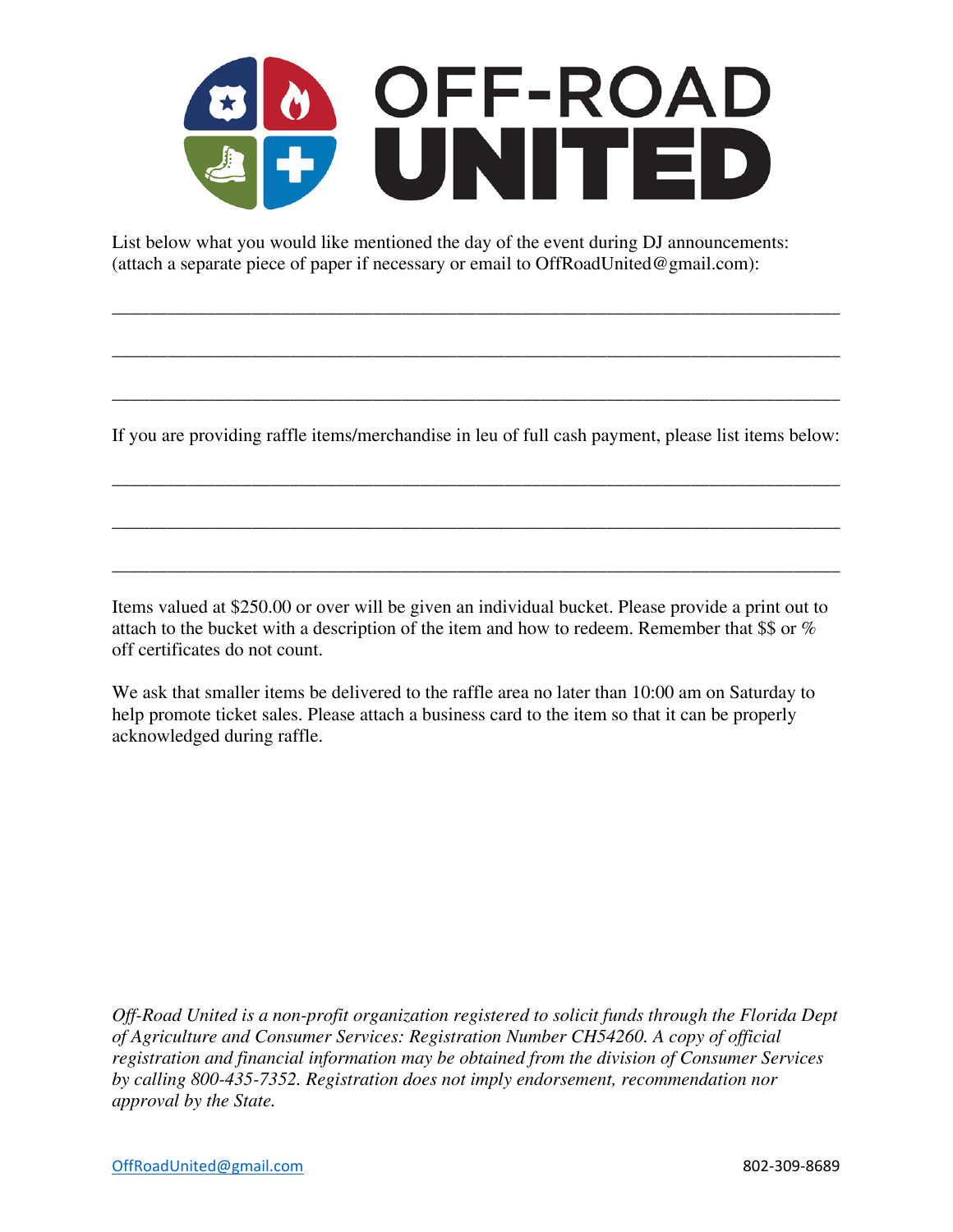



#### *THIS PAGE MUST BE SUBMITTED WITH ALL REGISTRATION FORMS*

**In Consideration** of being permitted to officiate, observe, work for, or for any purpose, **THE UNDERSIGNED**, for himself, his personal representatives, heirs, and next of kin, acknowledges, agrees, and represents that he HERE BY RELEASES, WAIVES, DISCHARGES AND COVENANTS NOT TO SUE **Off-Road United Foundation Inc., Krawl'n For The Fallen LLC,** promotors, participants, sponsors, advertisers, beneficiaries, owners, and lessees of the premises used to conduct this event, and their officers, employees, volunteers, and agents, herein referred to as "releases", from all liability to the undersigned, her personal representatives, assigns, heirs, and the next of kin for any and all loss or damages, and any claim or demands therefore on account of injury to the person or property or resulting in death of the undersigned, whether caused by negligence of the releases or otherwise while the undersigned is officiating in observing, working for, or for any purpose participating in the event.

**THE UNDERSIGNED HEREBY AGREES TO INDEMNIFY, SAVE AND HOLD HARMLESS** the releases and each of them from any loss, liability, damage, or cost they might incur due to the presence of the undersigned in officiating, observing, working for, or in any way participating in the event and where cause by the negligence of the releases or otherwise.

**THE UNDERSIGNED EXPRESSLY AGREES** that the foregoing release, waiver, and indemnity agreement is intended to be as broad and inclusive as permitted by, and to be interpreted and enforced in accordance with, the laws of the State of Florida, notwithstanding the choice-of-law principles or conflicts of law rules of the State of Florida, or of any other state, province, territory, or nation and that if any portion of hereof is held invalid, it is agreed that the balance shall, notwithstanding, continue in full legal force and effect as if such invalid portion were not a part hereof.

**THE UNDERSIGNED HAS READ AND VOLUNTARILY SIGNS THE RELEASE AND WAIVER OF LIABLITY AND INDEMNITY AGREEMENT,** and further agrees that no oral representations, statements, or inducements apart from the foregoing written agreement have been made.

| <b>DRIVER</b>                                                                                   |           |  |  |  |  |
|-------------------------------------------------------------------------------------------------|-----------|--|--|--|--|
| All drivers must be age 18 or over and hold a valid driver's license per Insurance Regulations. |           |  |  |  |  |
| Driver Print Name                                                                               | Date      |  |  |  |  |
| Driver Signature                                                                                |           |  |  |  |  |
| <b>PASSENGERS</b>                                                                               |           |  |  |  |  |
| Passenger Print Name                                                                            | Signature |  |  |  |  |
| Passenger Print Name                                                                            | Signature |  |  |  |  |
| Passenger Print Name                                                                            | Signature |  |  |  |  |
| Passenger Print Name                                                                            |           |  |  |  |  |
|                                                                                                 |           |  |  |  |  |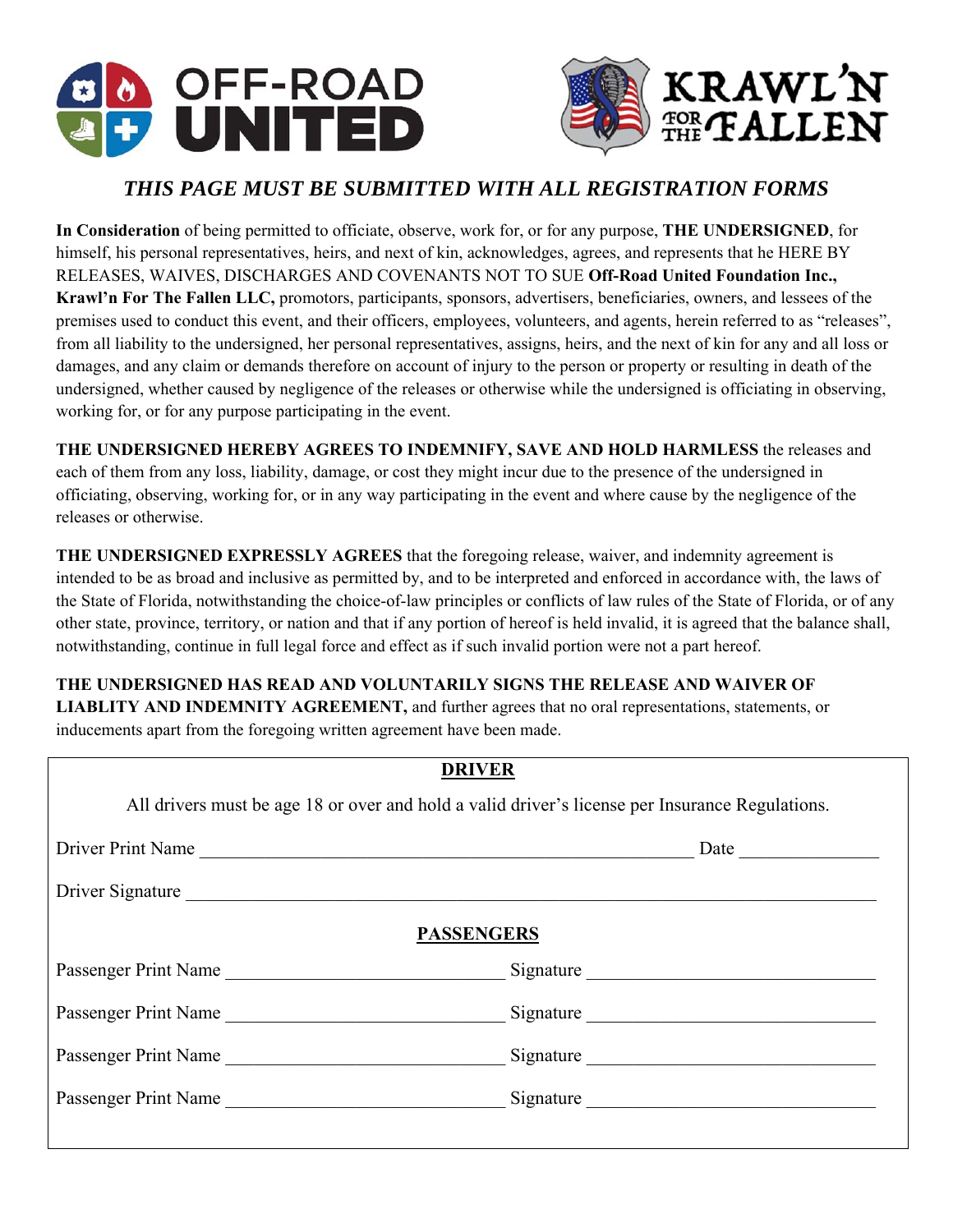

#### 2019 Krawl'n For The Fallen Vendor Matrix



|                                                                                                                      | <b>Trooper</b>       | Corporal              | Sergeant                             | Lieutenant                           | Captain                               | <b>Major</b>                          | <b>Food Vendors</b><br>"Give Back"                             |
|----------------------------------------------------------------------------------------------------------------------|----------------------|-----------------------|--------------------------------------|--------------------------------------|---------------------------------------|---------------------------------------|----------------------------------------------------------------|
| <b>Base Contributions</b>                                                                                            | \$50.00<br>cash only | \$100.00<br>cash only | \$250.00<br>minimum<br>\$100.00 cash | \$500.00<br>minimum<br>\$200.00 cash | \$1000.00<br>minimum<br>\$300.00 cash | \$2500.00<br>minimum<br>\$500.00 cash | 10% of Sales<br>\$50.00 minimum due up<br>front to secure spot |
| Space Size<br>Width x Length                                                                                         | 10 x 10              | 10 x 10               | 10 x 20                              | 30 x 40                              | 30 x 80                               | 30 x 100                              | As Needed for Set Up                                           |
| Spaces Available                                                                                                     | Unlimited            | Unlimited             | Unlimited                            | Unlimited                            | 4                                     | $\overline{4}$                        | 10                                                             |
| <b>Application Deadline</b>                                                                                          | 10/01/19             | 10/01/19              | 10/01/19                             | 10/01/19                             | 08/15/19                              | 08/15/19                              | 10/01/19                                                       |
| <b>Social Media Advertising</b><br>(Group Post)                                                                      | X                    | $\mathsf{X}$          | X                                    | X                                    | $\boldsymbol{\mathsf{X}}$             | $\mathsf{X}$                          | X                                                              |
| <b>Social Media Advertising</b><br>(Individual Post)                                                                 |                      | $\mathsf{X}$          | X                                    | $\mathsf{x}$                         | $\boldsymbol{\mathsf{X}}$             | $\mathsf{X}$                          | $\pmb{\mathsf{X}}$                                             |
| Social Media and webpage<br>Advertising, including logo                                                              |                      |                       |                                      | $\pmb{\times}$                       | $\boldsymbol{\mathsf{X}}$             | $\mathsf{X}$                          | X                                                              |
| Social Media and webpage<br>Advertising Including individual<br>logo, hashtag, and link to<br>website and/or FB page |                      |                       |                                      |                                      | $\boldsymbol{\mathsf{X}}$             | $\mathsf{X}$                          | Χ                                                              |
| Advertisement on any print or<br>news media                                                                          |                      |                       |                                      |                                      | $\boldsymbol{\mathsf{X}}$             | $\mathsf{X}$                          |                                                                |
| Logo on Volunteer T-shirts                                                                                           |                      |                       |                                      |                                      | $\boldsymbol{\mathsf{X}}$             |                                       |                                                                |
| Logo on Event Shirt                                                                                                  |                      |                       |                                      |                                      |                                       | $\mathsf{X}$                          |                                                                |

Off-Road United is a non-profit organization (EIN 82-1060462) registered to solicit funds through the Florida Dept. of Agriculture and Consumer Services: Registration Number CH54260. A copy of official registration and financial information may be obtained from the division of Consumer Services by calling 800‐435‐7352. Registration does not imply endorsement, recommendation nor approval by the State.